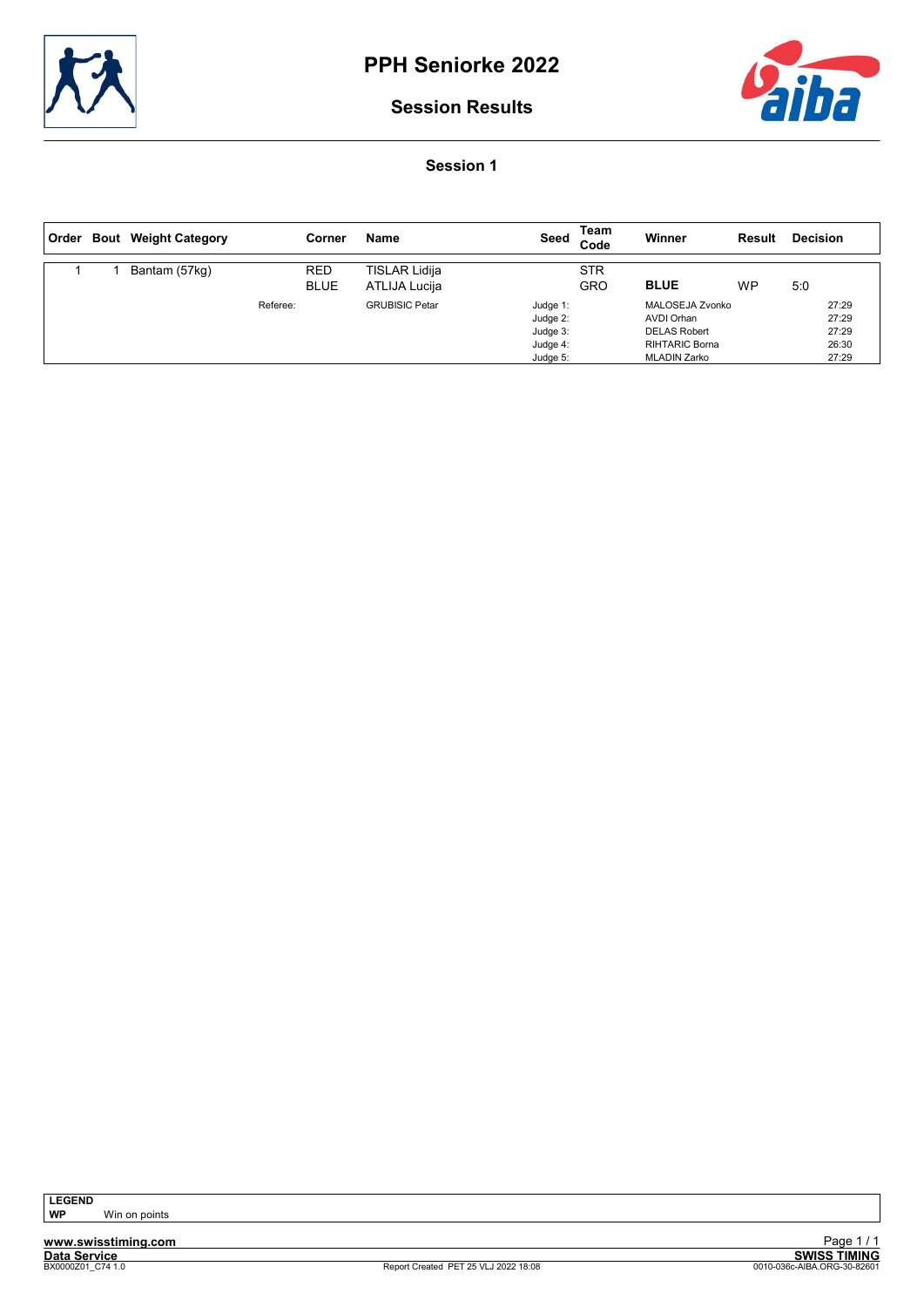



### Session Results

#### Session 2

|                |   | Order Bout Weight Category |          | Corner                    | Name                                                             | <b>Seed</b>                                                          | Team<br>Code            | Winner                                                                                                                                           | Result     | <b>Decision</b> |                                           |
|----------------|---|----------------------------|----------|---------------------------|------------------------------------------------------------------|----------------------------------------------------------------------|-------------------------|--------------------------------------------------------------------------------------------------------------------------------------------------|------------|-----------------|-------------------------------------------|
| 1              |   | 2 Fly (54kg)               | Referee: | <b>RED</b><br><b>BLUE</b> | <b>LALIC</b> Lee<br><b>CACIC Nikolina</b><br><b>KRPAN Robert</b> | Judge 1:<br>Judge 2:<br>Judge 3:<br>Judge 4:                         | PIT<br>OMZ              | <b>BLUE</b><br>MALOSEJA Zvonko<br><b>GUSTIN Edvardo</b><br><b>RIHTARIC Borna</b><br><b>MLADIN Zarko</b>                                          | <b>ABD</b> | R1              | 9:10<br>9:10<br>9:10<br>9:10              |
| $\overline{2}$ |   | 3 Bantam (57kg)            | Referee: | <b>RED</b><br><b>BLUE</b> | <b>BOLANCA Dea</b><br>ATLIJA Lucija<br><b>AVDI Orhan</b>         | Judge 5:<br>Judge 1:<br>Judge 2:<br>Judge 3:<br>Judge 4:             | PIT<br>GRO              | AVDI Orhan<br><b>RED</b><br><b>DELAS Robert</b><br>MALOSEJA Zvonko<br><b>GUSTIN Edvardo</b><br>RIHTARIC Borna                                    | <b>WP</b>  | 5:0             | 9:10<br>30:27<br>30:27<br>30:26<br>30:27  |
| 3              |   | 4 Bantam (57kg)            | Referee: | <b>RED</b><br><b>BLUE</b> | SAVI Lorena<br><b>SARIC Maja</b><br><b>MLADIN Zarko</b>          | Judge 5:<br>Judge 1:<br>Judge 2:<br>Judge 3:<br>Judge 4:<br>Judge 5: | <b>NG</b><br><b>MAR</b> | <b>MLADIN Zarko</b><br><b>BLUE</b><br><b>GRUBISIC Petar</b><br><b>DELAS Robert</b><br>MALOSEJA Zvonko<br><b>GUSTIN Edvardo</b><br>RIHTARIC Borna | <b>RSC</b> | R1              | 29:28                                     |
| 4              |   | 5 Light Welter (63kg)      | Referee: | <b>RED</b><br><b>BLUE</b> | <b>BARBIR Lorena</b><br><b>MALENICA Marija</b><br>RIHTARIC Borna | Judge 1:<br>Judge 2:<br>Judge 3:<br>Judge 4:<br>Judge 5:             | <b>MAR</b><br>PIT       | <b>BLUE</b><br><b>KRPAN Robert</b><br><b>GRUBISIC Petar</b><br><b>DELAS Robert</b><br>MALOSEJA Zvonko<br><b>GUSTIN Edvardo</b>                   | <b>RSC</b> | R <sub>2</sub>  | 8:10<br>8:10<br>8:10<br>9:10<br>8:10      |
| 5              | 6 | Middle (75kg)              | Referee: | <b>RED</b><br><b>BLUE</b> | <b>KACAN Matea</b><br>STOJANOVIC Ana<br><b>GUSTIN Edvardo</b>    | Judge 1:<br>Judge 2:<br>Judge 3:<br>Judge 4:<br>Judge 5:             | PIT<br>PIT              | <b>BLUE</b><br><b>AVDI Orhan</b><br><b>KRPAN Robert</b><br><b>GRUBISIC Petar</b><br><b>DELAS Robert</b><br>MALOSEJA Zvonko                       | <b>ABD</b> | R <sub>2</sub>  | 18:20<br>18:20<br>18:20<br>16:20<br>17:20 |
| 6              |   | 7 Light Heavy (82kg)       | Referee: | <b>RED</b><br><b>BLUE</b> | <b>BILOBRK Lucija</b><br><b>BRNIC</b> Ivona                      | Judge 1:<br>Judge 2:                                                 | PIT<br><b>GRO</b>       | <b>RED</b>                                                                                                                                       | <b>WO</b>  |                 |                                           |

| <b>LEGEND</b>       |                     |    |              |                                      |                       |           |          |                             |
|---------------------|---------------------|----|--------------|--------------------------------------|-----------------------|-----------|----------|-----------------------------|
| <b>ABD</b>          | Abandon             | Rn | Round number | <b>RSC</b>                           | Referee Stops Contest | <b>WO</b> | Walkover |                             |
| WP                  | Win on points       |    |              |                                      |                       |           |          |                             |
|                     |                     |    |              |                                      |                       |           |          |                             |
|                     | www.swisstiming.com |    |              |                                      |                       |           |          | Page 1/1                    |
| <b>Data Service</b> |                     |    |              |                                      |                       |           |          | <b>SWISS TIMING</b>         |
| BX0000Z02 C74 1.0   |                     |    |              | Report Created SUB 26 VLJ 2022 14:49 |                       |           |          | 0010-036c-AIBA.ORG-30-82601 |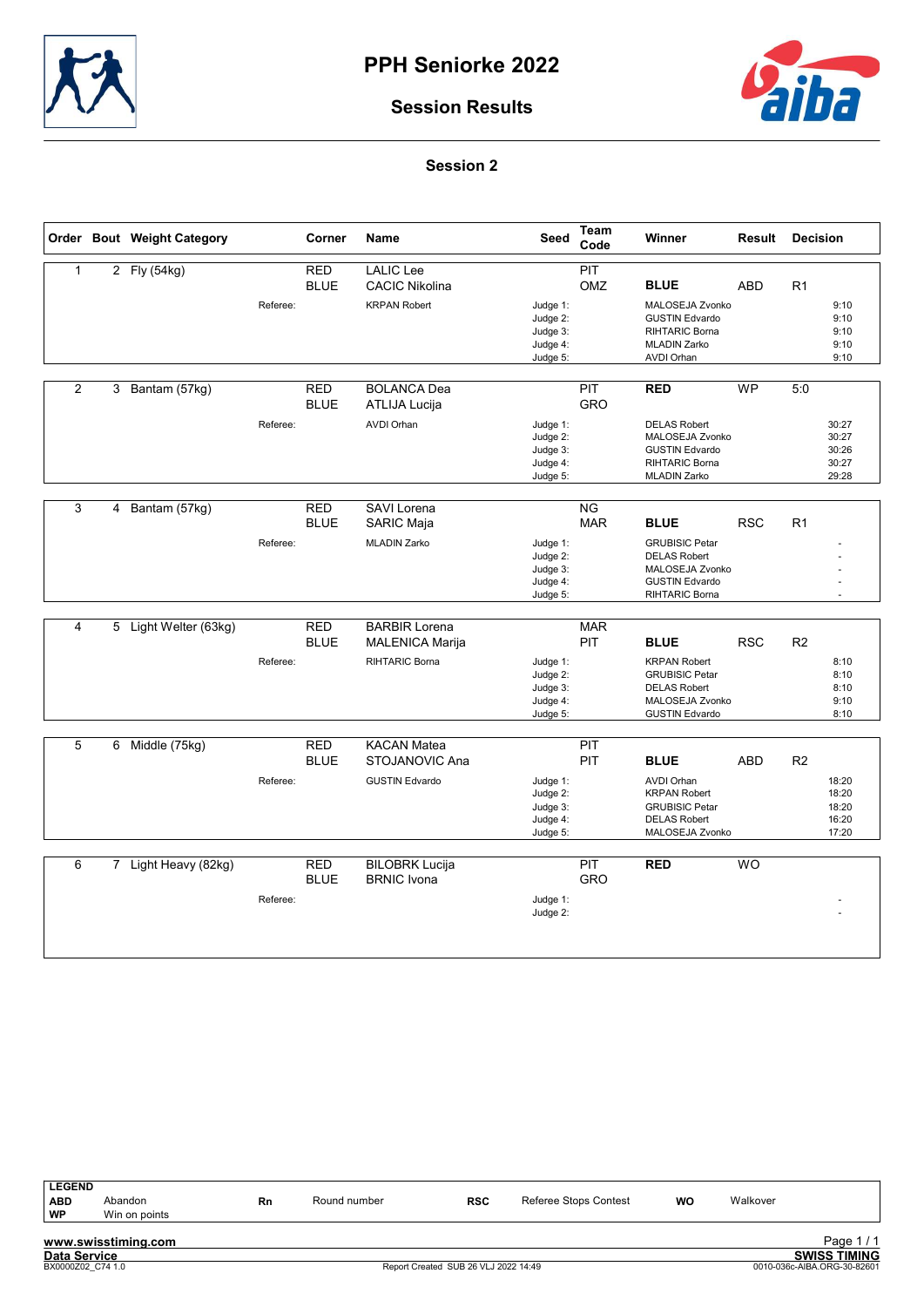



### Session Results

Session 3

#### NED 27 VLJ 2022 10:00

|                |    | Order Bout Weight Category |          | Corner                    | Name                                           | Seed                                                     | Team<br>Code      | Winner                                                                                                        | Result     | <b>Decision</b> |                                           |
|----------------|----|----------------------------|----------|---------------------------|------------------------------------------------|----------------------------------------------------------|-------------------|---------------------------------------------------------------------------------------------------------------|------------|-----------------|-------------------------------------------|
| $\mathbf{1}$   |    | 8 Fly (54kg)               | Referee: | <b>RED</b><br><b>BLUE</b> | <b>CVRK Anamarija</b><br><b>CACIC Nikolina</b> | Judge 1:<br>Judge 2:                                     | <b>KUT</b><br>OMZ | <b>BLUE</b>                                                                                                   | <b>WP</b>  | 5:0             | 24:30<br>24:30                            |
|                |    |                            |          |                           |                                                |                                                          |                   |                                                                                                               |            |                 |                                           |
| $\overline{2}$ | 9  | Bantam (57kg)              |          | <b>RED</b><br><b>BLUE</b> | <b>BOLANCA Dea</b><br>SARIC Maja               |                                                          | PIT<br><b>MAR</b> | <b>BLUE</b>                                                                                                   | <b>WP</b>  | 4:1             |                                           |
|                |    |                            | Referee: |                           | <b>KRPAN Robert</b>                            | Judge 1:<br>Judge 2:<br>Judge 3:<br>Judge 4:<br>Judge 5: |                   | MALOSEJA Zvonko<br><b>RIHTARIC Borna</b><br><b>GRUBISIC Petar</b><br><b>DELAS Robert</b><br><b>AVDI Orhan</b> |            |                 | 28:29<br>28:29<br>28:29<br>29:28<br>28:29 |
| 3              | 10 | Light (60kg)               |          | <b>RED</b>                | <b>BRNIC Marijela</b>                          |                                                          | GRO               |                                                                                                               |            |                 |                                           |
|                |    |                            |          | <b>BLUE</b>               | <b>DOSEN Jelena</b>                            |                                                          | GRO               | <b>BLUE</b>                                                                                                   | <b>ABD</b> | R1              |                                           |
|                |    |                            | Referee: |                           | <b>AVDI Orhan</b>                              | Judge 1:<br>Judge 2:<br>Judge 3:<br>Judge 4:<br>Judge 5: |                   | <b>GUSTIN Edvardo</b><br>MALOSEJA Zvonko<br>RIHTARIC Borna<br><b>GRUBISIC Petar</b><br><b>DELAS Robert</b>    |            |                 |                                           |
| $\overline{4}$ |    |                            |          |                           |                                                |                                                          |                   |                                                                                                               | <b>WP</b>  |                 |                                           |
|                | 11 | Light Welter (63kg)        |          | <b>RED</b><br><b>BLUE</b> | KOS Sara<br>MALENICA Marija                    |                                                          | PZ<br>PIT         | <b>RED</b>                                                                                                    |            | 4:1             |                                           |
|                |    |                            | Referee: |                           | <b>DELAS Robert</b>                            | Judge 1:<br>Judge 2:<br>Judge 3:<br>Judge 4:<br>Judge 5: |                   | <b>GUSTIN Edvardo</b><br>MALOSEJA Zvonko<br>RIHTARIC Borna<br><b>GRUBISIC Petar</b>                           |            |                 | 29:28<br>29:28<br>30:27<br>27:30<br>30:27 |
| 5              |    | 12 Middle (75kg)           |          | <b>RED</b>                | <b>MILIC Marija</b>                            |                                                          | PIT               |                                                                                                               |            |                 |                                           |
|                |    |                            |          | <b>BLUE</b>               | STOJANOVIC Ana                                 |                                                          | PIT               | <b>BLUE</b>                                                                                                   | <b>ABD</b> | R <sub>3</sub>  |                                           |
|                |    |                            | Referee: |                           | <b>GRUBISIC Petar</b>                          | Judge 1:<br>Judge 2:<br>Judge 3:<br>Judge 4:<br>Judge 5: |                   | <b>KRPAN Robert</b><br><b>MLADIN Zarko</b><br><b>GUSTIN Edvardo</b><br>MALOSEJA Zvonko<br>RIHTARIC Borna      |            |                 | 18:20<br>27:30<br>27:30<br>18:20<br>18:20 |
| 6              | 13 | Light Heavy (82kg)         |          | <b>RED</b>                | KNEZOVIC Antonija                              |                                                          | <b>TOR</b>        |                                                                                                               |            |                 |                                           |
|                |    |                            |          | <b>BLUE</b>               | <b>BILOBRK Lucija</b>                          |                                                          | PIT               | <b>BLUE</b>                                                                                                   | <b>RSC</b> | R <sub>3</sub>  |                                           |
|                |    |                            | Referee: |                           | RIHTARIC Borna                                 | Judge 1:<br>Judge 2:<br>Judge 3:<br>Judge 4:<br>Judge 5: |                   | <b>AVDI Orhan</b><br><b>KRPAN Robert</b><br><b>MLADIN Zarko</b><br><b>GUSTIN Edvardo</b><br>MALOSEJA Zvonko   |            |                 | 17:20<br>17:20<br>18:19<br>17:20<br>16:20 |